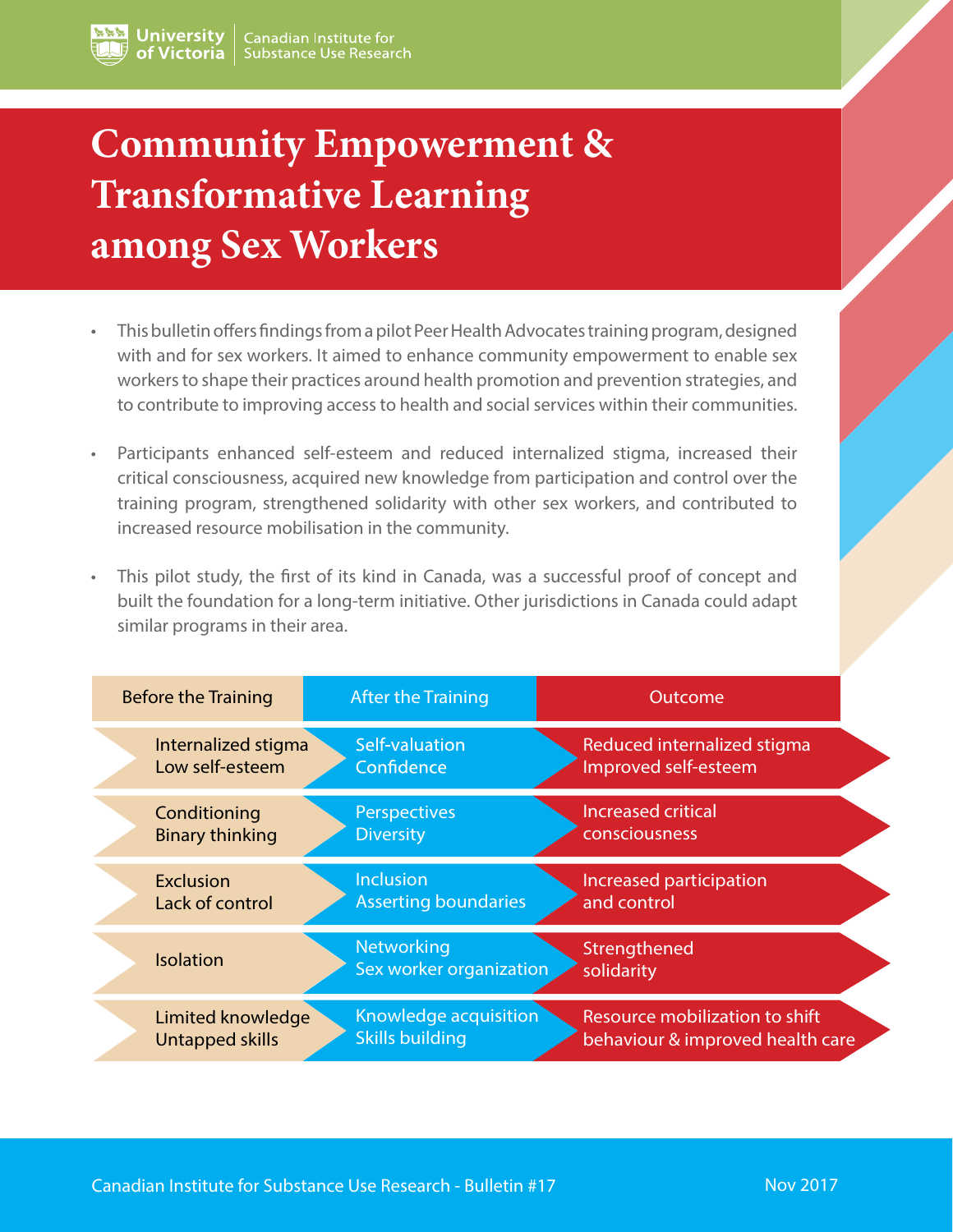## **Background**

SOCIAL marginalisation and a criminalised working environment create elevated risks for sex workers and reduce their access to health promotion and prevention services compared to the general population [1-4]. Community empowerment-based health promotion programs that prioritise the engagement of members of the targeted population in the development and delivery of the programs have been showed to be effective [5- 7]. Peer-led initiatives aid in establishing supportive relationships that enable sex workers to access health and social resources [8,9]. This bulletin summarizes findings from a pilot peer health education program in an urban centre in Canada, designed with and for sex workers, aimed to enhance community empowerment to enable them to shape their practices around health promotion and prevention strategies, and to contribute to improving access to health and social services within their communities.

## **Training sessions covered a range of topics:**

- • **Empowerment Approaches to Sex Work**
- • **Becoming a Peer Educator**
- • **Honouring Diversity in Gender and Sexuality**
- • **Honouring Diversity in Indigenous Communities**
- • **Clients, Health and Safety**
- • **Health and Social Services Mapping Sexual Health for Sex Workers**
- • **Harm Reduction**
- • **Overdose Prevention and Naloxone Training**
- • **Meet and Greet with Health and Social Services**
- • **Practicums**
- • **Debriefing Sessions**

## **Methods**

THE programwas piloted in a Canadian city where progressive municipal leaders, police and justice officials and health and social services providers have worked cooperatively to improve the health and safety of sex workers. It adopted a community-based participatory research approach guided by a research team comprising sex workers, representatives from service organizations and healthcare clinics for marginalised populations, health service managers and researchers. Based on evidence related to the effectiveness of community empowerment interventions with sex workers, a training curriculum and evaluation plan were developed in consultation with the research team. The training program was offered at a local sex worker organization and consisted of 16 2-hour sessions, followed by 8 weeks of interactions in the community, during which participants took part in weekly 2-hour debriefing sessions. Trainees received a cash honorarium at the end of each session. Sessions were offered by members of the research team, local service providers and community members with lived experience. The curriculum was flexible and adapted as it was delivered, based on input from participants. The research was approved by the ethics review board of the first author's university.

Participants were recruited through a hiring process via various local community-based organizations, local escort agencies, and online fora that sex workers might use to find clients. Criteria included interest in improving health and access to health care services for sex workers, being 19 years of age or older, currently engaged in sex work in the research setting, and having strong leadership skills and networking abilities. Trainees varied in age, gender, sexual orientation, Indigenous cultural background, socioeconomic status, and sex work history. Their sex work locations ranged from independent indoor, webcam, escort agency to independent outdoor. Some worked full-time, others part-time and some were transitioning out of sex work.

Data were collected from December 2015 to June 2016 through qualitative semi-structured interviews (N=14) with the participants prior to the training, after the training and at the end of the 8-week intervention phase; journals kept by the participants and project coordinator throughout the training program; and feedback forms collected from the participants after each training and debriefing session. All information was transcribed and redacted. Thematic analysis was performed [10] and identified themes are presented in the findings. Interrater reliability was strengthened through independent coding by the first three authors and comparison and discussion for agreements. The authors drew upon conceptual frameworks of community empowerment and transformative learning to help frame the analysis [11- 18].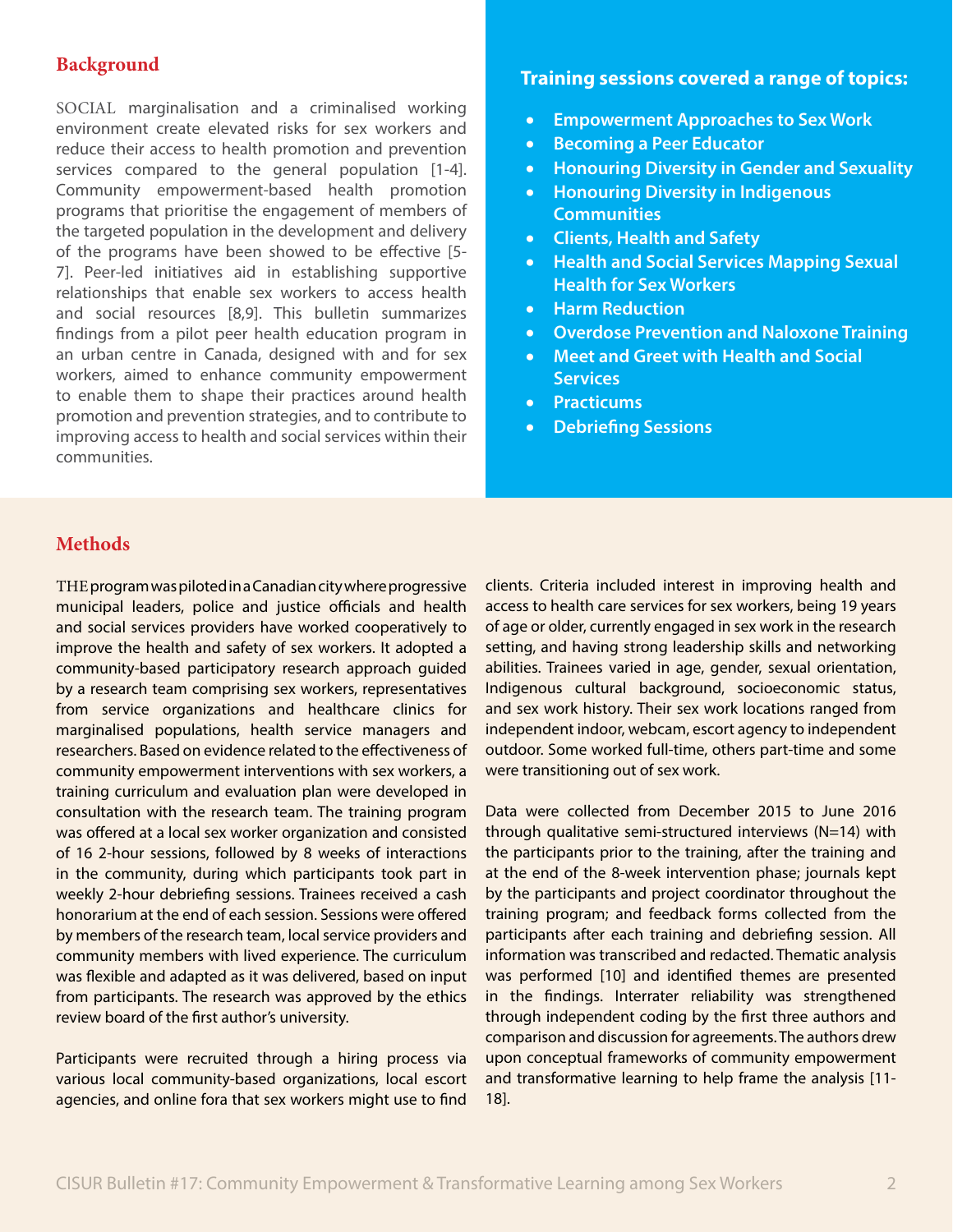# **FINDINGS**

# **1 Reduced Internalized Stigma & Improved Self-Esteem**

"That action doesn't define me"

**POSITIVE** self-valuation and confidence<br>are precursors to the development of empowerment [16]. Internalized stigma occurs when individuals internalize prejudice directed at a group they are part of, which leads to lower self-esteem and self-efficacy [19]. Participation in the training program led to reduction in most participants' internalized stigma and an increase in confidence and self-esteem. "Before I carried a lot of shame about being a sex worker. I would- it ate me alive inside, some days. But you know what? Today it doesn't. […] And it's because of this project, that I can confidently say" [P5]. "I help my peer[s] and that builds my confidence… I feel a lot of happiness giving back." [P2].

# **2 Increased Critical Consciousness**

"Divide the black and white and open that gray area"

**CRITICAL** consciousness is developing the capacity to challenge norms, values, beliefs, myths, explanations, and justifications embedded in language, social habits, and cultural forms [18]. Participants stated that they became conscious of some of the limitations of their views and learned to challenge others' views: "The biggest challenge for me was people would try and label my [sexual orientation] identity… I learned it in this training, exposing their binary thinking… to divide the black and white and open that gray area." [P5]

Participants stated that they came to appreciate others' various perspectives and experiences: "I like this job [sex work] so much and I love all the opportunities that it gives me, I assume that everybody feels the same way. So it was interesting… It is good to see the other…side of the coin– yeah, the diversity of it." [P4]

Participants learned to challenge stigma and provided feedback to service providers about their experiences with the services, which led to changes in practice: "Since the [community health centre] nurses have come to the class… we educated them on how it comes from our perspective… They've really stepped up and been understanding" [P2].



It is good to see . . . the diversity<br>
I of [other sex workers' opinions]  $\blacksquare$  t is good to see ... the diversity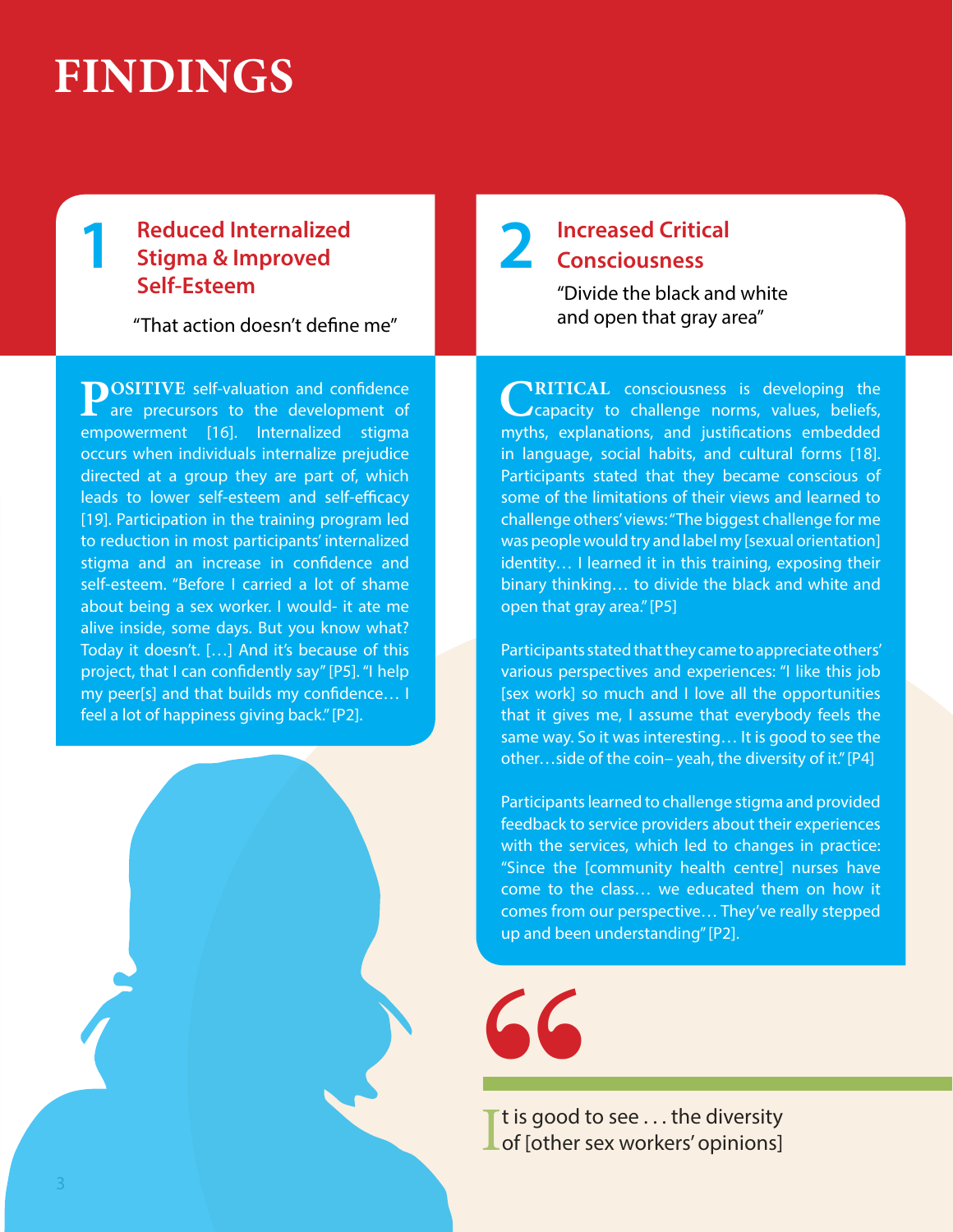# **3 Increased Participation and Control** "Far from that teacher approach"

**ALIGNED** with community empowerment-based<br>
responses, this program prioritised the engagement of sex workers in the development and delivery of the program [20,21]. Participation was stimulated through frequent reminders that this training program was their program to develop. The teacher-student dynamic was replaced with a more horizontal power dynamic: "I felt like it would be more like teacher and student type thing… everybody in the group… we were all working our own little ways on different stuff… And then also [the Project Coordinator] was far from like that teacher approach. And it was just so relaxed and fun. And I found we all could share…And learn a lot from each other." [P2]

Participants experimented with their role by leading the discussions during the debriefing sessions and providing their expertise to some of the presenters: "I felt the need to raise the awareness… Training the trainer" [P5]. They suggested rearranging the room format to a round table setting, which worked well for the group: "The round table change brought a more group setting, eliminated cross talk,

removed the teacher-student atmosphere" [Anonymous Feedback Form].

They also changed their title from Peer Health Educators, given to them at the start of the program, to Peer Health Advocates, a title they said better reflected their role: "… we were able to, you know, strategically and proactively even change the title of our training" [P5]. As advocates rather than educators, they related that they were "being viewed as a resource" [P5] and that: "we don't always have to have the answers but we can always refer them to somebody that can give them the answers" [P5].

Finally, participants gained increased control by learning to assert work boundaries: "I think there is more respect between my clients and me now... I've been really strict about using safe sex practices and so they don't question it like they did before" [P1]. By having the opportunity to assert one's thoughts and opinions on the program, some participants noted feeling positive about "getting my voice heard" [P3] by the researchers and service providers.

I felt the need to raise the awareness . . . Training the trainer

**"**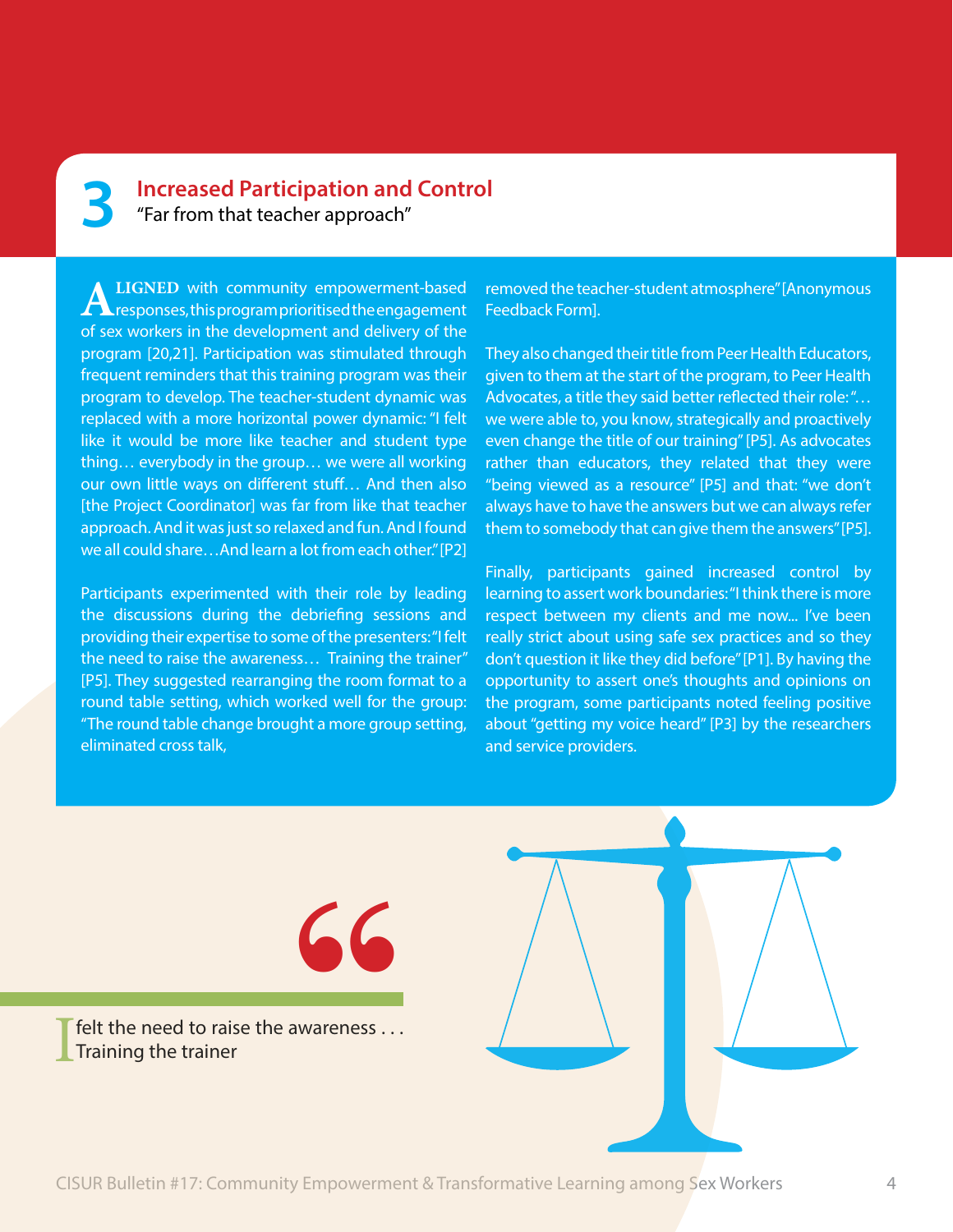# **4 Strengthened Solidarity**  "It's like family out there"

THE training program fostered strengthened relationships and solidarity among participants, as well as with other sex workers in the community. The support provided by the local sex worker organization was important in empowering participants to identify as sex workers: "I would never, ever, before being associated with [local sex work organization] be able to identify as a… sex trade worker. It's very liberating to have all of that come forward and know that there's support services in place" [P5].

Positive relationships mitigated isolation and provided an opportunity for the group to work as a team and support each other: "We can text each other if there's a problem with something and there's a real support in that" [P1].

Telling other sex workers about their involvement in this training provided opportunities for knowledge sharing: "I put it out there, at first, it's [the peer health advocate program] something I talked about… And some have shared some personal, really personal things and stuff I can help them with" [P2].

Solidarity between sex workers was expressed when participants stood up for peers, accompanied them to a safe place, provided safer sex supplies and linked them to services. They also expressed a desire for ongoing training so that more sex workers could become involved, more networking between sex workers through ongoing group meetings, and more resources for people who are new to the sex industry: "I think it would be good if we could get like a bunch of us trained and out there… if you're on the street and you've got this training, you can help so many people with what you do… Because… in town here with sex workers and people on the street, it's like family out there and everyone is connected to someone." [P1]

e can text each other if there's a problem with something and there's a real support in that **"**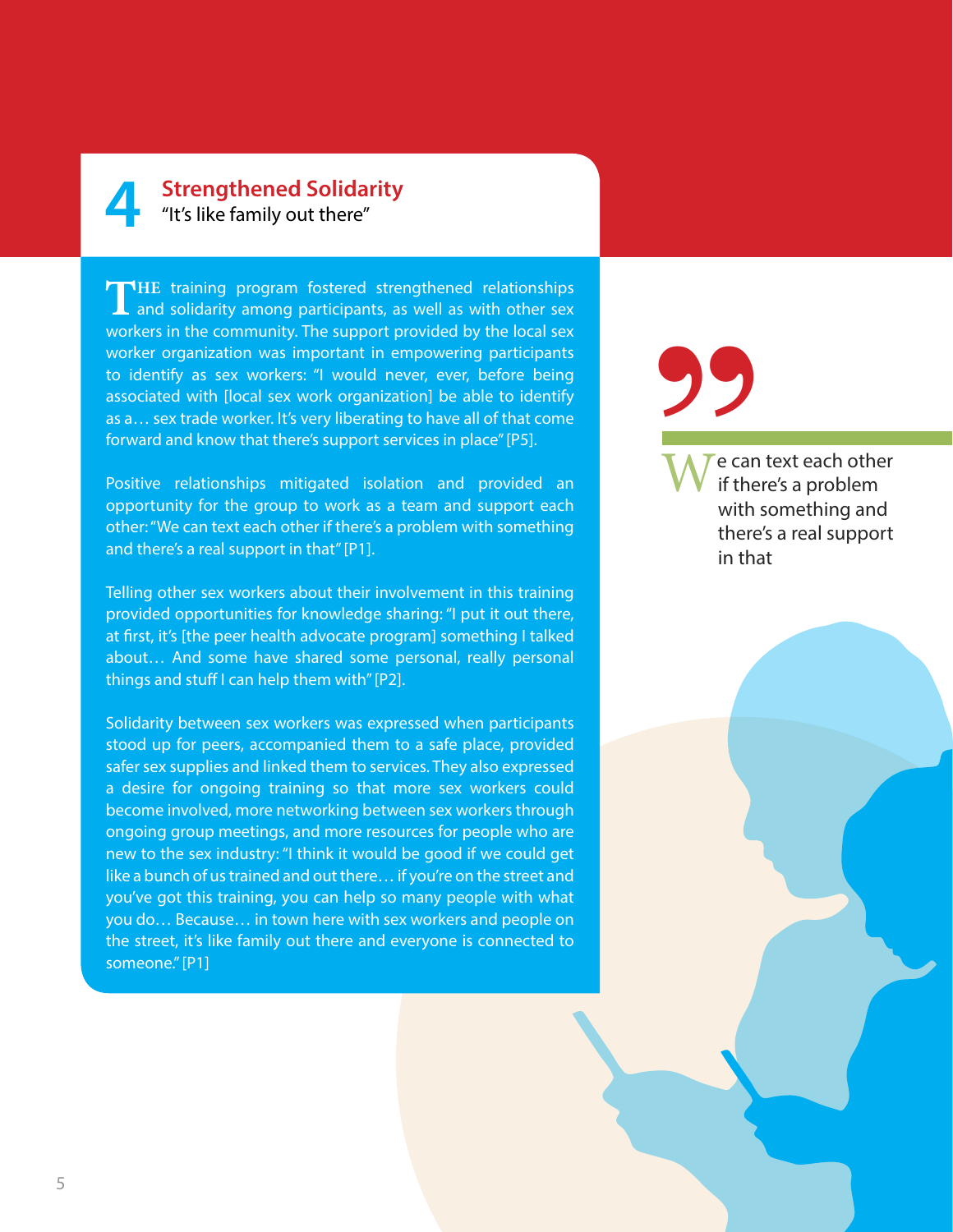# **5 Resource Mobilization to Shift Behaviour & Improved Health Care**

"It helped me realize more people I can help"

**MOBILISING** resources within the sex worker<br>
community started with skills building and knowledge acquisition, an important area of growth and empowerment for participants.

Participants felt more confident venturing into the community and helping others due to the knowledge they gained: "I have, I think, more confidence knowing, like, a lot more education I have and a lot more resources that I know about" [P2]. They linked those they came in contact with health and social services through referrals, accompaniment and follow-up: "She wasn't really aware of where to get free condoms and stuff, which was surprising to me. But now she's going there regularly" [P1]. Learning about local resources also helped participants seek help for themselves and improve their life conditions, including their safer sex practices in sex work: "This project has helped me identify where and when I can get help" [P5].

Participants noted that they became known as peer health advocates for sex workers and others in their social networks: "If something else comes up in their mind that they need help with, they'll come back to me" [P1]. They also contributed to resource mobilisation in the community by distributing safer sex and drug use supplies: "I specifically got a nice large handbag and filled it with harm reduction supplies." [P3].

Some participants felt rewarded by opportunities to help others: "It made me think about how important it is to try and prevent things like [STBBIs] in the sex trade… if I can increase my own…level of understanding of STIs and if I can help spread that in the community then that's good for everybody… Because it's just about helping people." [P4]

After the project ended, participants gave back to the community by volunteering, found employment in street outreach, or were planning on continuing to interact with people in the community: "I'll still be out there doing what I was doing when I was taking the course… I do enjoy doing it and helping people" [P1]; "Being active at [the local sex worker organization]… and then volunteering there... Something I wouldn't ever thought of doing before, but they were very helpful… And it's the only way I could think of giving back." [P5]

I f something else comes up in their mind that they need help with, they'll come back to me

**"**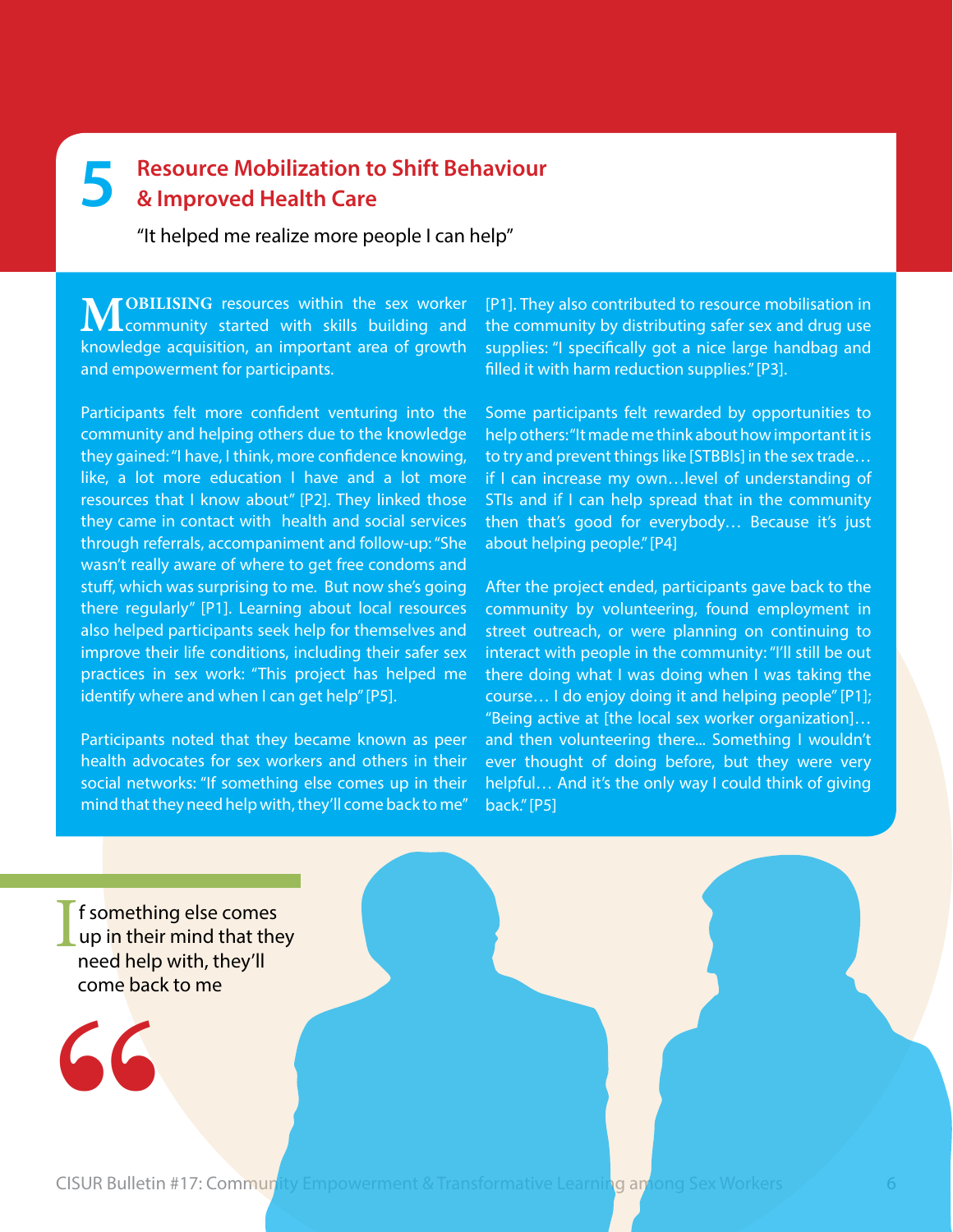# **Discussion**

THIS RESEARCH enhanced community empowerment and transformative learning processes through the pilot program. Our findings showed that the program's sex work positive, harm reduction, and human rights approach helped personal empowerment [14] through improved self-esteem, which led to reduced internalized stigma [13]. Our pilot program brought together individuals who share sex work-related stigma but vary in terms of other stigmas associated with poverty, sexual orientation, gender identity, age and Indigeneity [19]. It offered information to challenge sex work stereotypes, as well as faceto-face exchange between sex workers and others [19] to confront and reduce stigma expression and better integrate sex workers into the community. The aim of this multilevel approach to addressing stigma was to create favourable conditions for long-lasting effects. The impact of the intervention on sex work stigma was limited by its pilot, non-sustained nature, though showed potential to address stigma in participants as well as among service providers.

Through critical awareness, participants learned to scrutinise their own views and others' and became more empathetic to a wider spectrum of identities and perspectives. Participants changed how they interact with people of various identities and perspectives. They challenged stigma against sex workers in the community through expressing their opposition when faced with derogatory comments or negative assumptions about sex workers.

Our program enhanced sex worker meaningful participation in and control over the design and implementation of the pilot program [22]. Our intention of shifting the power relations away from a teacher-student relationship to one of shared control with sex workers reflected democratic practices that foster transformative learning [18]. Over time, participants got more involved and took gradual ownership over the program [1]. This process whereby participants reclaimed domains of their lives that had been ceded to academic and service provision experts [18] and integrated their own specialised knowledge into the program, was most evident when they changed their title from Peer Health Educators to Peer Health Advocates. Participants also exercised control by providing local service providers feedback on their experiences with the services and witnessing changes as a result. The program thereby contributed to community mobilisation by resulting in some changes to local services in the community that support sex workers [23].

Sex worker empowerment grew as positive relationships and strengthened solidarity formed amongst study participants and beyond [11,12,17], which contributed to encouraging sex workers to take part in improving conditions for their group

[18]. Participants became known to other sex workers in the community and sought for their knowledge and assistance. Our pilot program also increased a sense of shared identity and networking among sex workers by touching on subjects beyond risk, STIs and drug misuse [22]. Further adaptation of a sustainable program and enhanced involvement of sex workers in the delivery and implementation of the program would likely further solidarity between sex workers as well as community mobilisation.

Increased resource empowerment through skills building and knowledge acquisition [13] contributed to behavioural change, which could improve STBBI prevention [9,22,23]. Participants were more informed and confident about discussing sexual health in general, and negotiating safer sex practices, both in their work and personal relationships. They expanded access to health and social services to their peers [12]. Their own life conditions improved through access to health and social services they were previously unfamiliar with. To help with the material context of poverty faced by most participants [23], the program provided some vocational training for outreach work [22], remuneration, and reference letters at the end of the training. Mobilisation of the greater community, beyond the sex worker community, to foster a health enabling social environment [23] was somewhat successful, though limited by available resources and time. Although the project did not extend to actors and agencies who have the political and economic power to effect structural change, our program's success is likely attributable, in part, to the fact that it was situated in a local sex worker organization in a city where the greater community had been mobilising around improving services and conditions for sex workers [23]. Results may differ in other cities.

The study was limited by the small number of participants; many voices were thus missed. Our pilot program's short duration still allowed us to reveal signs of transformative learning and community empowerment among participants. Interventions of a longer duration could lead to full ownership of the training program by sex workers.

Our pilot program was, to our knowledge, the first of its kind in Canada. It served as a successful proof of concept, with promising results. Our findings are critically important for populations such as sex workers who, due to the combined effects of stigma and criminalisation, face significant barriers to accessing health knowledge, quality health care, and other public resources [24,25]. The pilot program built the foundation for a long-term initiative in this setting. Other jurisdictions in Canada could learn from our initiative and adapt similar programs in their area.